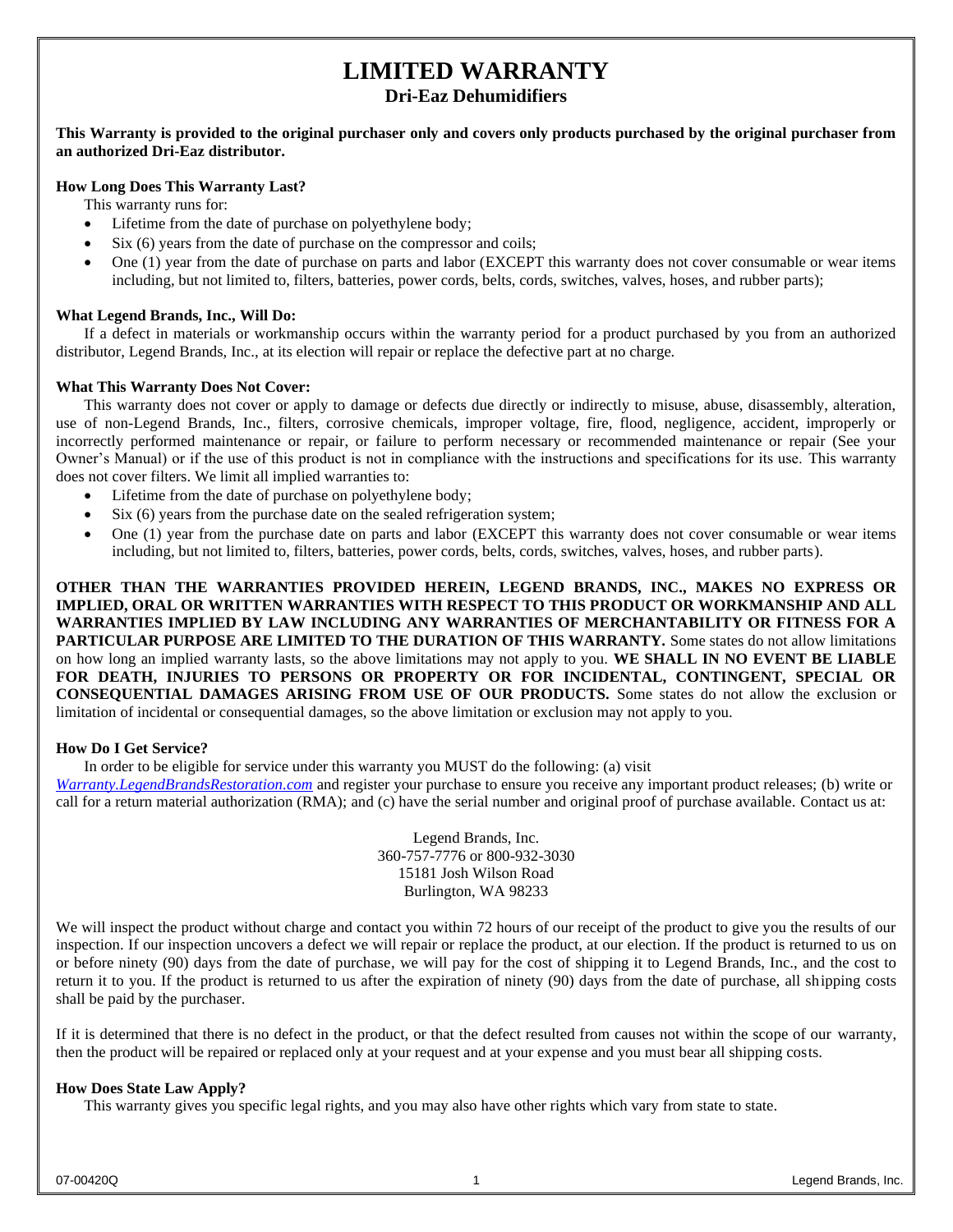# **GARANTÍA LIMITADA DE LEGEND BRANDS, INC.,**

**Dri-Eaz Dehumidifiers**

**Esta garantía se ofrece únicamente al comprador original y sólo cubre los productos comprados por el comprador original de un distribuidor autorizado Dri-Eaz.**

#### **¿Cuánto tiempo dura esta garantía?**

- Esta garantía dura:
- Vida útil desde la fecha de compra con cuerpo de polietileno;
- Seis (6) años a partir de la fecha de compra en el caso del compresor y de las bobinas;
- Un (1) año a partir de la fecha de compra en el caso de las piezas y la mano de obra (EXCEPTO que esta garantía no cubre los consumibles o piezas de desgaste, incluyendo, pero no limitado a, filtros, baterías, cables de alimentación, cinturones, cordones, interruptores, válvulas, mangueras y elementos de goma).

#### **Legend Brands, Inc., realizará lo siguiente:**

Si un defecto en los materiales o la fabricación dentro del período de garantía de un producto adquirido por usted de un distribuidor autorizado, Legend Brands, Inc., a su elección, reparará o reemplazará la pieza defectuosa sin costo alguno.

#### **¿Qué no cubre esta garantía?**

Esta garantía no cubre o no se aplica a los o defectos defectos que se produzcan como consecuencia directa o indirecta del uso inadecuado, mal uso, realización incorrecta del montaje, alteración, uso de filtros no Legend Brands, Inc.,,químicos corrosivos, voltaje incorrecto, fuego, inundación, negligencia, accidente, reparación o mantenimiento realizados de manera impropia o incorrecta o la no realización de la reparación o mantenimiento necesarios o recomendados (consulte el Manual del propietario) o si se utiliza este producto sin cumplir con las instrucciones y especificaciones para su uso. Esta garantía no cubre filtros. Limitamos toda garantía implícita a:

- Vida útil desde la fecha de compra con cuerpo de polietileno;
- Seis (6) años a partir de la fecha de compra del sistema de refrigeración sellado herméticamente;
- Un (1) año a partir de la fecha de compra en el caso de las piezas y la mano de obra (EXCEPTO que esta garantía no cubre los consumibles o piezas de desgaste, incluyendo, pero no limitado a, filtros, baterías, cables de alimentación, cinturones, cordones, interruptores, válvulas, mangueras y elementos de goma).

**A DIFERENCIA DE LAS GARANTÍAS PRESENTES EN ESTE DOCUMENTO, LEGEND BRANDS, INC., NO ASUME GARANTÍA ALGUNA EXPRESADA O IMPLÍCITA, SEA ORAL O ESCRITA CON RESPECTO A ESTE PRODUCTO O LA FABRICACIÓN Y TODAS LAS GARANTÍAS IMPLÍCITAS POR LEY, ENTRE ELLAS TODAS LAS GARANTÍAS DE COMERCIABILIDAD O ADECUACIÓN PARA UN PROPÓSTIO PARTICULAR ESTÁN LIMITADAS A LA DURACIÓN DE ESTA GARANTÍA.** Algunos estados no permiten limitaciones respecto a la duración de una garantía implícita, por lo que las limitaciones expuestas anteriormente no pueden ser aplicables a usted. **NO SEREMOS RESPONSABLES POR LA MUERTE O DAÑOS A PERSONAS O PROPIEDADES O POR LOS DAÑOS O PERJUICIOS DIRECTOS, INDIRECTOS, ESPECIALES O CONTINGENTES QUE SE DERIVEN DEL USO DE NUESTROS PRODUCTOS.** Algunos estados no permiten la exclusión o limitación de daños y perjuicios directos o indirectos, de modo que la limitación o exclusión expuestas anteriormente no pueden no ser aplicables a usted.

#### **¿Cómo puede conseguir este servicio?**

Para que tenga derecho a recibir el servicio dispuesto en esta garantía, usted DEBE realizar lo siguiente: (a) visite *[Warranty.LegendBrandsRestoration.com](https://www.legendbrandsrestoration.com/Warranty)* y coloque su compra para asegurarse que usted recibe cualquier lanzamiento de producto importante; (b) escribir o llamar para obtener una Autorización para material devuelto (RMA, por sus siglas en inglés) y (c) tener disponible el número de serie y la prueba de compra original. Contáctese con nosotros al:

Legend Brands, Inc. 360-757-7776 o 800-932-3030 15181 Josh Wilson Road Burlington, WA 98233

Examinaremos el producto sin costo y nos pondremos en contacto con usted dentro de 72 horas a partir del momento en que recibamos el producto para entregarle los resultados de nuestra inspección. Si nuestra inspección descubre un defecto, lo repararemos o reemplazaremos el producto, a nuestra elección. Si nos devuelve el producto dentro de o antes de los noventa (90) días a partir de la fecha de compra, pagaremos el costo de envío hacia Legend Brands, Inc., y de vuelta hacia usted. Si se nos devuelve el producto después de la fecha de expiración de noventa (90) días a partir de la fecha de compra, todos los costos de envío los deberá pagar el comprador.

Si se determina que no existe defecto en el producto o que el defecto es resultado de causas que no se encuentran establecidas en esta garantía, el producto se reparará o reemplazará sólo si usted lo solicita y asume el costo y además deberá hacerse cargo de los costos de envío.

#### **¿Cómo se aplica la ley del estado?**

Esta garantía le otorga derechos legales específicos y también podría ejercer otros derechos que varían de estado en estado.